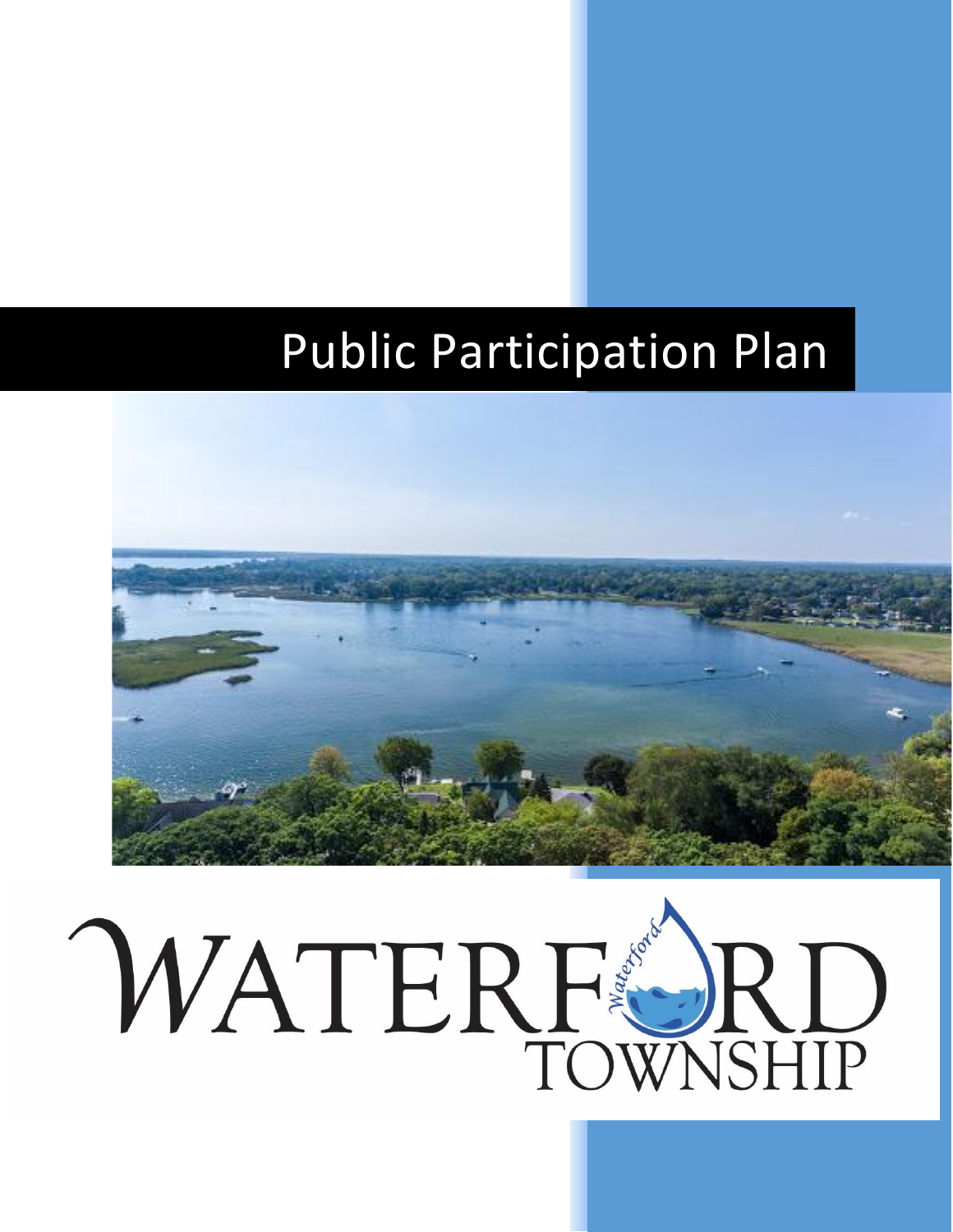The Charter Township of Waterford upholds the needs of the community as the guiding principal for planning and policy development. Establishing a collaborative culture that is consistent and reliable is essential for building a consensus from the various stakeholders in the Township.

To work towards building a cohesive system that establishes "buy-in" within the community, the Township has adopted a Public Participation Plan that lays out these efforts in writing. The goals of this plan is outlined below.

#### **Guide the Charter Township of Waterford**

Establish a method to build a consensus that will drive any given development or policy into a direction that is fundamentally supported by its residents, business owners, and visitors.

#### **Improve Information Distribution and Gathering**

To better supplement the traditional Town Hall format and make documents from events virtually accessible. In a changing world where a communities needs are a constant moving target, it is important that Townships provide multiple forms of feedback beyond having its patrons attend the public "in person" meetings. This requires us to seek innovative ways to keep the public involved and engaged throughout planning and development process. One that seeks various avenues for community input and provides a transparent record of this public engagement afterwards.

#### **Educate the Community**

The Township seeks to provide educational materials and facilitate public initiatives that will support and encourage effective participation. Effective participation in the decision making process requires an understanding of land use issues and the framework for making local investment decisions. Planning professionals and officials need to be well versed in, and employ, multiple techniques that optimize the public's understanding of countless development, planning, and policy concepts that may otherwise be difficult to grasp.

#### **Educate Township Staff and Officials**

This document is meant to develop and maintain staff expertise. It will operate as a guide that can inform and support participation, as well as educate new staff on the basics. This guide also lays out state regulations that Township staff must follow in the public participation process.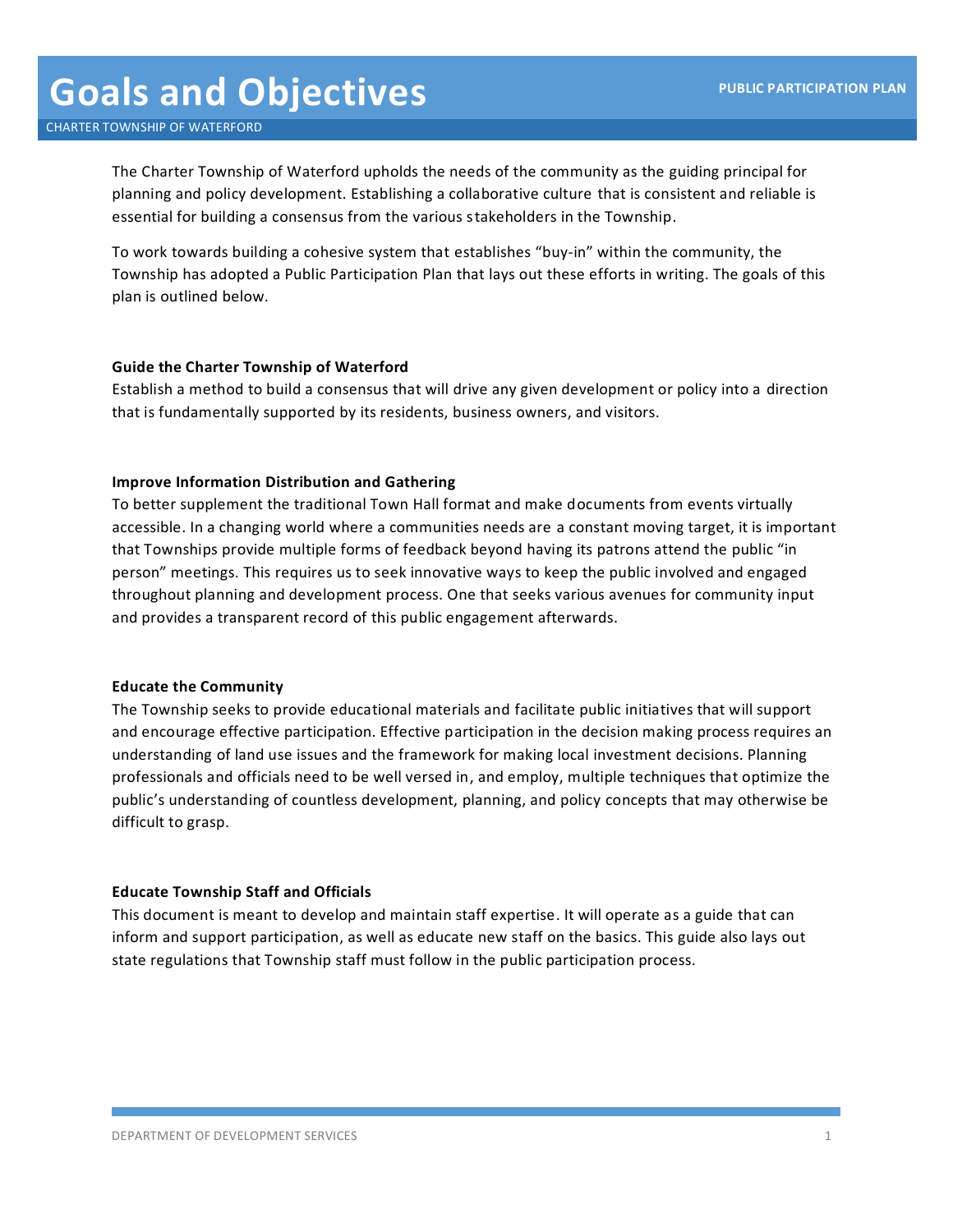In addition to seeking innovative methods to achieve participation from a cross-section of residents, visitors, and business owners, Waterford Township takes great strides to ensure that all state statutes aimed to guide participation activities are satisfactorily met. Michigan State requires minimum standards and practices of public participation throughout the planning and development process.

#### **Michigan Open Meetings Act**

The following are requirements that are to be followed at all meetings held by public bodies that have governmental functions at the municipal level.

1. Waterford Township holds all will hold meetings in the Waterford Township Civic Center located at:

# Charter Township of Waterford 5200 Civic Center Drive Waterford, MI 48329

The Waterford Township Civic Center is accessible to the public. However, in the case of an epidemic declared by the State of Michigan, these meetings will be held by electronic remote access that provides 2-way telephone or video conferencing as permitted by and in accordance with the Open Meetings Act as amended by Public Act No. 228 of 2020. To access a link or additional information for a virtual public meeting, please access:

#### <https://waterfordmi.gov/AgendaCenter>

- 2. The public will be notified within 10 days of the first meeting of a public body in each calendar year; the Township Clerk will publicly post a list stating the dates, times, and places of all its regular meetings at its principle office. If there is a change in schedule, within three days of the meeting in which the change is made, the Township Clerk will post a notice stating the new dates, times and places of regular meetings.
- 3. A regular meeting of a public body, which is recessed for more than 36 hours, can only be reconvened if a notice is posted 18 hours in advance.
- 4. For special and irregular meetings, public bodies will post a notice indicating the date, time and place at least 18 hours before the meetings.
- 5. Public bodies may hold emergency sessions without a written notice or time constraints if the public health, safety or welfare is severely threatened and if two-thirds of the body's members vote to hold the emergency meeting.
- 6. Members of the Public who wish to receive email updates to public meetings, as well as other Township related events, can do so by registering through the following link:

<https://waterfordmi.gov/list.aspx>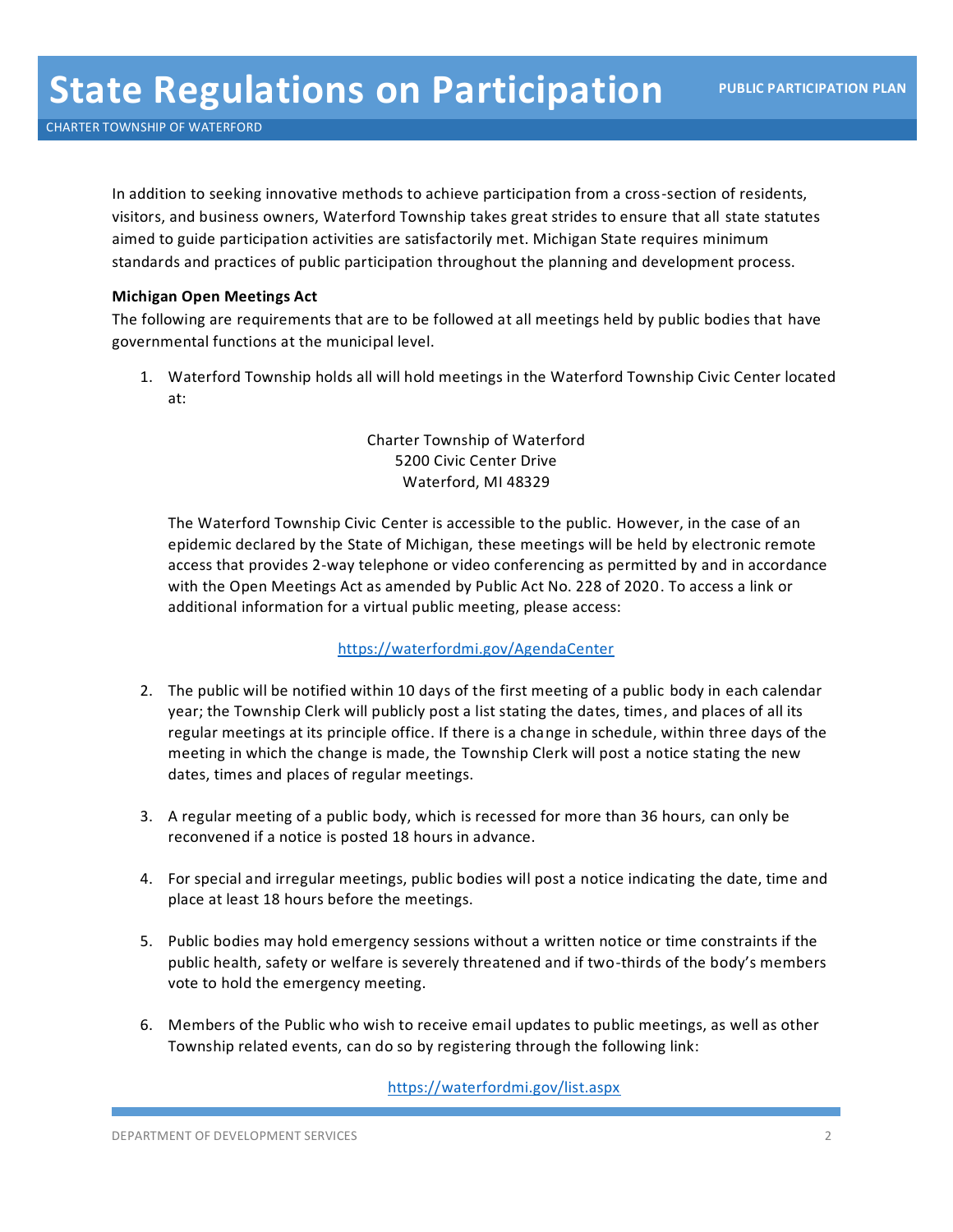# **State Regulations on Participation**

CHARTER TOWNSHIP OF WATERFORD

#### **Michigan Planning Enabling Act**

The Michigan Planning Enabling Act legislates requirements regarding the Master Plan and any subsequent amendments.

- 1. The Following Parties will be notified via first class mail by the Planning Commission of the intent to plan and request the recipient's cooperation and comment:
	- a. Oakland County
	- b. South Eastern Michigan Council of Governments
	- c. Planning Commission for each of the following local governments:
	- d. City of Auburn Hills
	- e. City of Lake Angelus
	- f. City of Pontiac
	- g. City of Sylvan Lake
	- h. City of Keego Harbor
	- i. City of Orchard Lake
	- j. Charter Township of Bloomfield Township
	- k. Charter Township of Commerce
	- l. White Lake Charter Township
	- m. Springfield Charter Township
	- n. Charter Township of Independence
	- o. Orion Charter Township
	- p. Oakland County Planning & Economic Development Division
	- q. Road Commission of Oakland County
	- r. DTE Energy
	- s. Consumers Energy
	- t. Canadian National Railway
	- u. Oakland County International Airport
- 2. After the draft Master Plan has been submitted to the Planning Commission for review and approval for distribution, the draft plan will be submitted to the above entities for review. The Planning Commission will hold at least one public hearing on the proposed Master Plan after the expiration of the deadline for comment. The deadline for public comment is 42 days for an amendment to the Master Plan and 63 days for a new Master Plan.
- 3. The Planning Commission will give notice of the time and place of the public hearing not less than 15 days before the hearing by publication in the Oakland Press. The Planning Commission will also submit notice of the public hearing by first class mail, personal delivery, or email to the above entities for review.
- 4. Upon adoption by the Planning Commission, the Township Board may adopt the same version of the plan and may distribute copies and any related reports for publicity, education, and research.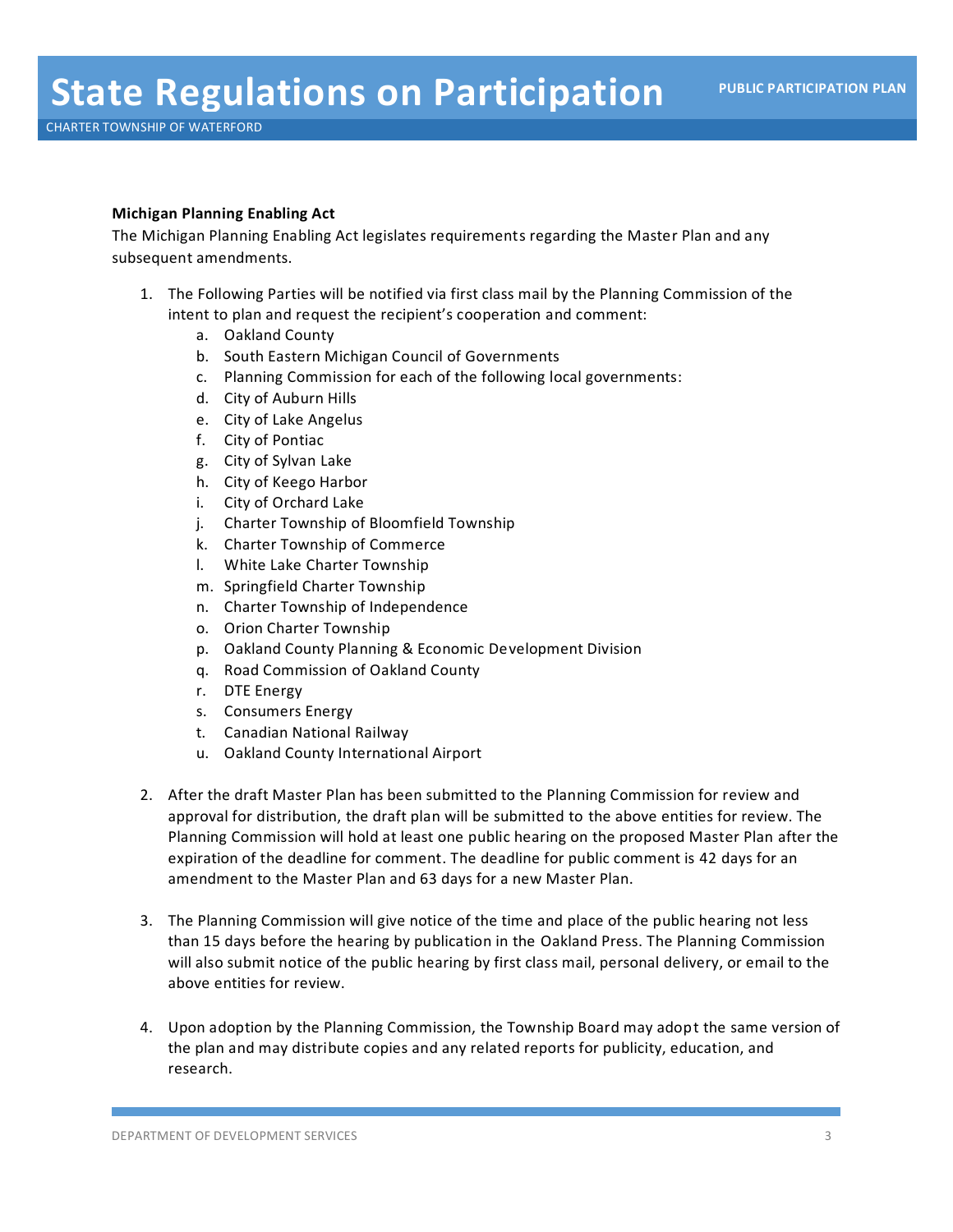#### **Michigan Zoning Enabling Act**

The Michigan Zoning Enabling Act legislates the following requirements with respect to the Zoning Ordinance and any subsequent amendments:

- 1. Actions requiring public notice
	- a. Zoning ordinance text, map amendments, and Planned Unit Developments (PUDs)
		- i. Planning commission shall hold at least one public hearing prior to submitting its recommendations to the Township Board for a proposed zoning ordinance or map amendment.
		- ii. Rezonings for 11 or more adjacent properties do not require the 300-foot notice to neighboring properties.
	- b. Special Use Approvals
		- i. A public hearing shall be held by the Planning Commission prior to issuing an approval or denial.
- 2. Public notice distribution
	- a. Public notice must be published in the Oakland Press no less than 15 days before the date of the hearing.
	- b. Public Notice must be given to all persons whose real property is assessed within 300 feet of the property that is the subject of the request and to the occupants of all structures within 300 feet of the property.
	- c. Notice of time and place of public hearing shall also be given by mail to the following:
		- i. DTE Energy
		- ii. Consumers Energy
		- iii. Canadian National Railway
		- iv. Oakland County International Airport
- 3. Public notices shall
	- a. Describe the nature of the request.
	- b. Indicate the property that is the subject of the request.
	- c. List street addresses.
	- d. Indicate the time and location when the request will be considered.
	- e. Indicate the time and location where comments will be received concerning the request.
	- f. Planning commission shall hold at least one public hearing prior to submitting its recommendations to the Township Board for a proposed zoning ordinance or map amendment.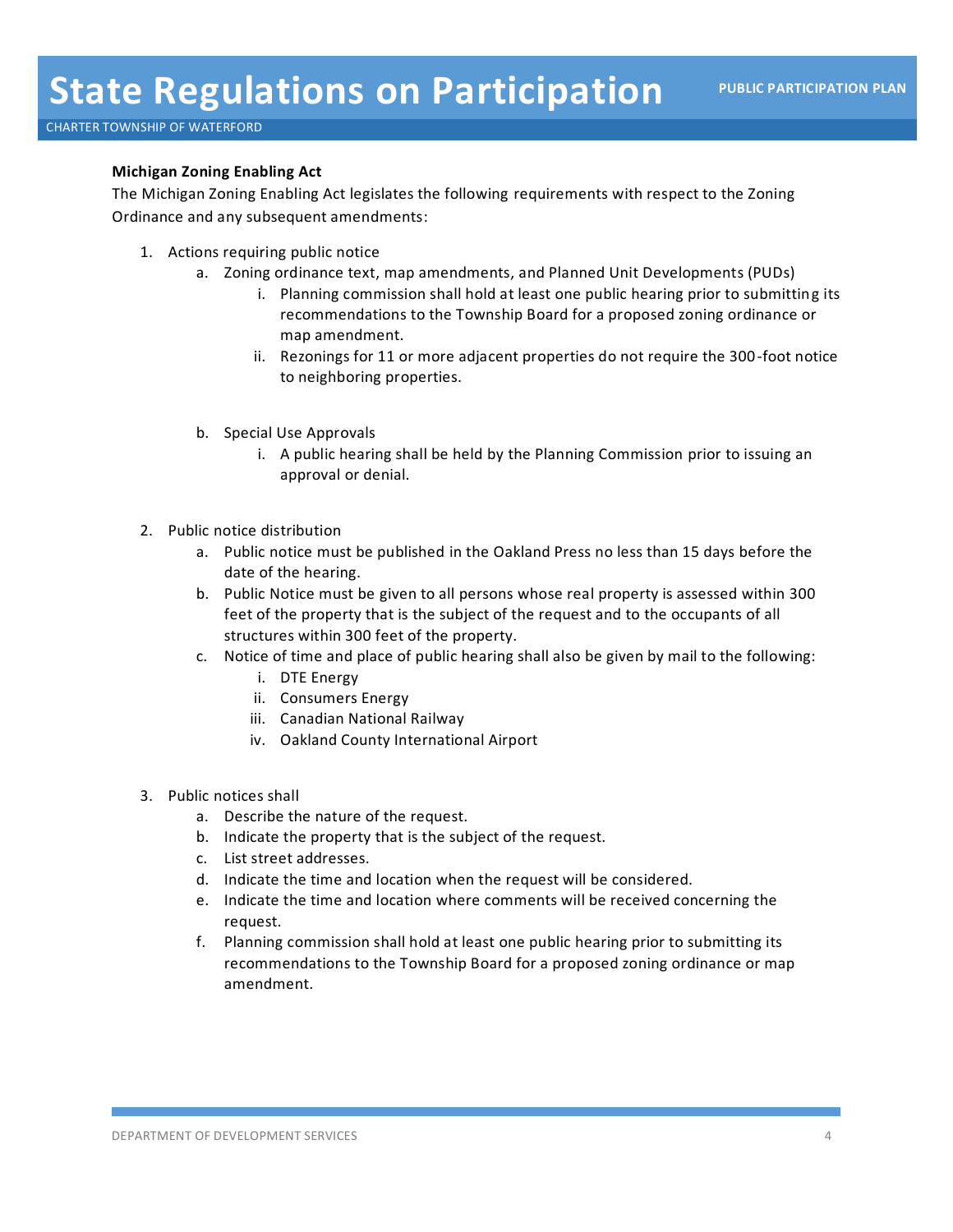The Public Participation process adopted by the Charter Township of Waterford strives to identify important groups that can assist and enhance community feedback and engagement, as well as identify groups that are not often represented in the planning and long-term development.

- 1. Board of Trustees
- 2. Planning Commission
- 3. Zoning Board of Appeals
- 4. Lake Improvement Boards and Lake Associations (current list on Township website)
- 5. Residents & homeowners associations (current list on Township website)
- 6. Business Owners
- 7. Waterford Area Chamber of Commerce
- 8. Waterford School District
- 9. Oakland County International Airport
- 10. Michigan Department of Transportation
- 11. Oakland County Road Commission
- 12. Department of Natural Resources
- 13. Oakland County Board of Realtors
- 14. Clinton River Watershed Council
- 15. SEMCOG
- 16. Michigan Township Association
- 17. County Regional and State Elected Officials
- 18. Religious Organizations
- 19. Neighboring municipalities
	- a. City of Auburn Hills
	- b. City of Lake Angelus
	- c. City of Pontiac
	- d. City of Sylvan Lake
	- e. City of Keego Harbor
	- f. City of Orchard Lake
	- g. Charter Township of Bloomfield Township
	- h. Charter Township of Commerce
	- i. White Lake Charter Township
	- j. Springfield Charter Township
	- k. Charter Township of Independence
	- l. Orion Charter Township
- 20. Western Oakland Transportation Authority (WOTA)

Please note that this is not an exhaustive list and the Charter Township of Waterford intends to assess each scenario independently to determine which stakeholders should be included at each step of the planning and development process. The specific planning and development process may require the engagement of additional stakeholders, or different stakeholders, as the process progresses or even changes direction.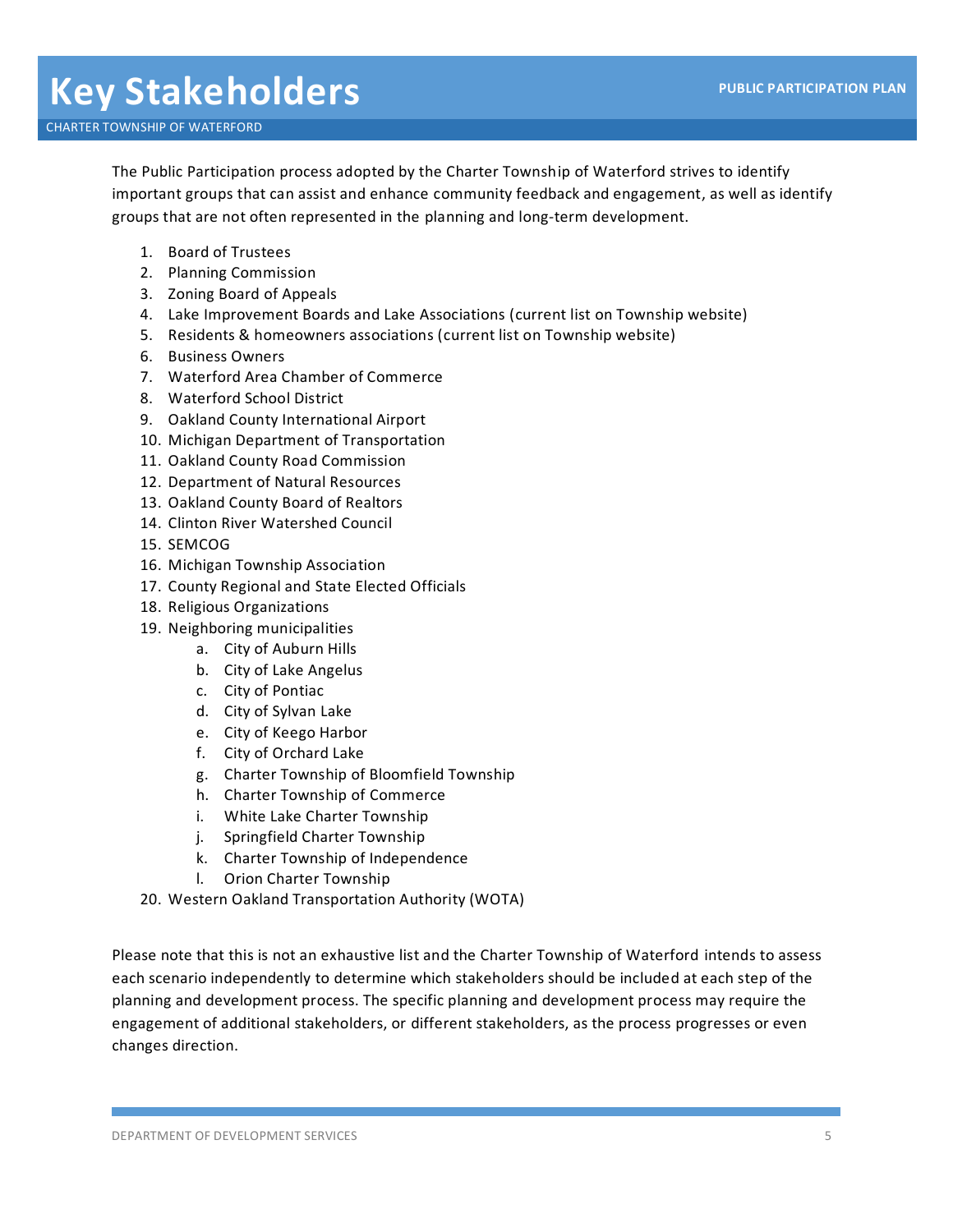The Charter Township of Waterford utilizes various methods to solicit public participation that can be broken down into three categories: Traditional Notifications, Technology Based Notifications, and Active Engagement Strategies. Although the Township has a standard method of announcing public meetings and distributing information related to planning and development, these methods do not often yield a consistent level of public engagement. The Township has worked to develop these various methods to increase and maintain involvement with the public, attract and hold key stakeholders, and reach a broader audience. Due to the uniqueness of every situation and ever-changing times in an unforeseeable future, the methods listed within all three categories are project specific and not intended for every situation.

#### **Traditional Notifications**

These tried and true methods are utilized to notify the public of a meeting in the near future. Their intention is to reach out to the community so that they may be able to participate in a more engaging form of communication where they will be able to receive more information on provide feedback .

- 1. Posting in the Oakland Press
- 2. [Waterford Insider monthly newsletter](https://www.waterfordmi.gov/481/Newsletters)
- 3. Flyer postings
- 4. Post card mailings to specifically targeted areas
- 5. Postcard mailings Township-wide
- 6. Attachment to water bills
- 7. Announcements at Board of Trustee Meetings
- 8. Flyer Posting at Township Hall

#### **Technology Based Notifications**

Sweeping ordinance amendments, long term planning, policy issues, and major developments require input methods beyond Traditional Notices. With these larger, sometimes controversial projects, it is important to reach out far beyond those in the community who regularly check their mailbox. The following are moderately more active methods to notify the community that take advantage of digital communication.

- 1. [Email notification signups for specific topics](https://www.waterfordmi.gov/list.aspx)
- 2. [Social Media](https://www.facebook.com/waterfordtownshipmi/)
- 3. Paper and digital surveys
- 4. [General Newsflash page on Township website](https://www.waterfordmi.gov/CivicAlerts.aspx?AID=810)
- 5. [Waterford Channel 20](https://www.waterfordmi.gov/411/Channel-20-Live)
- 6. [CivicReady Notifications](https://www.waterfordmi.gov/500/Civic-Ready)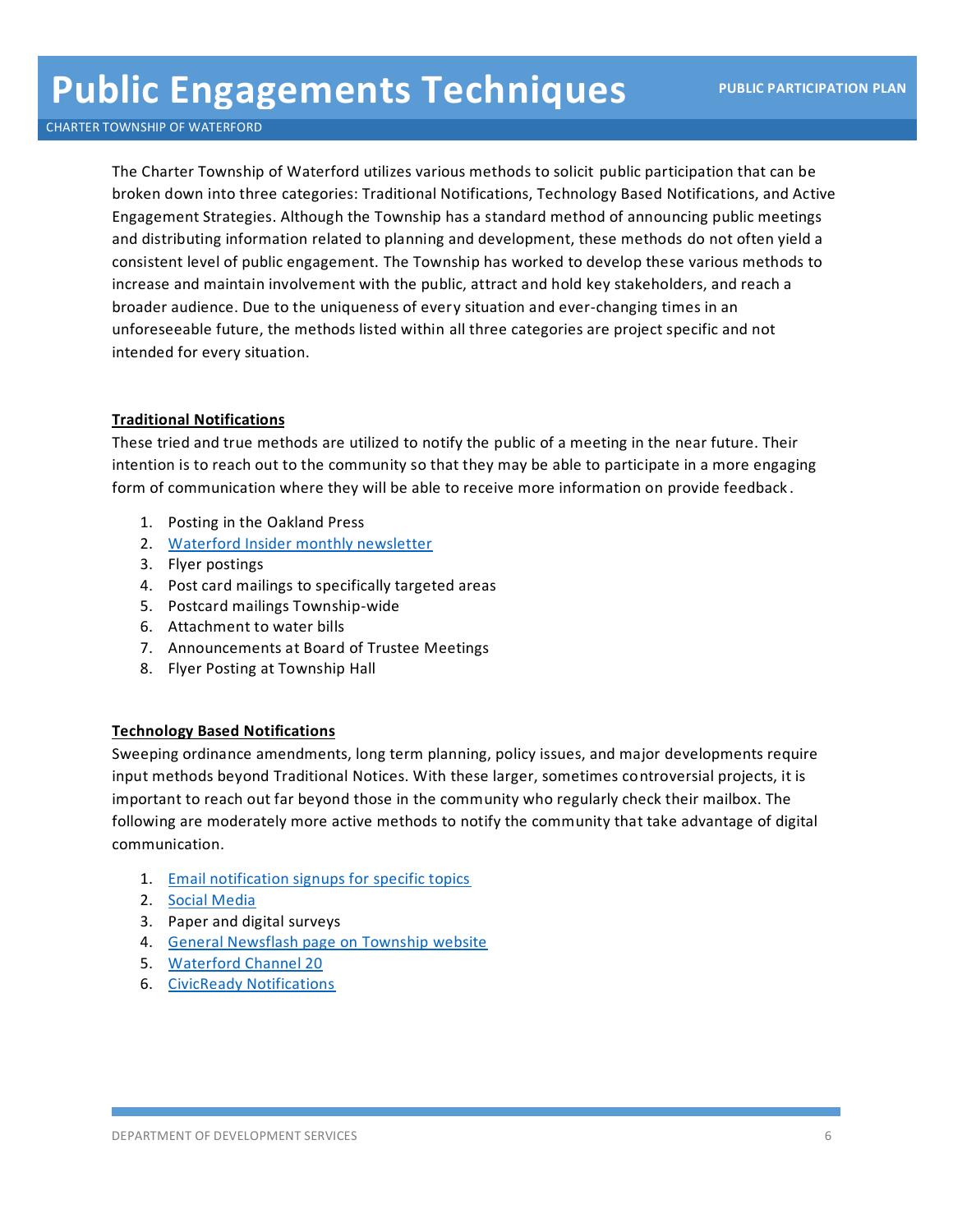#### **Active Engagement Strategies**

These methods are to be used when asking for in-depth input from the community on various projects. These methods will be employed when reviewing major community developments, establishing a new master plan, and when making long-term land use and policy decisions. In these events, the Township will require staff, consultants, and developers to engage with the community for feedback. Visualization techniques can be especially helpful with specific sites or areas of redevelopment. Some or all of the following strategies are to be utilized.

1. Work Session

Public meeting where elected and appointed officials meet with township staff, consultants, and the community about one or several specific topics. The intention is to learn more about these subjects as well as ask questions and solicit ideas from the community.

#### 2. Town Hall Forums

These are meetings held in an auditorium and is focused on the public comments and questions related to a specific topic. There are little to no presentations at these forums. This is an event that takes place after the community has been informed on the details of a specific topic through Traditional & Technology Based Notifications and is now seeking additional information or would like to provide input. These forums are facilitated in a way that gives the most voice to the community.

#### 3. Workshops

Beginning with short, easy to digest presentations from Township staff or hired consultants that transition into well-facilitated question and answer sessions. Focusing on a specific topic, these are intended to be approachable and informal conversations between the Township and those who choose to live, work, and play within Waterford.

#### 4. One-on-One Interviews

These are held with one individual member of the community and one member of Township Staff. Although the opinions expressed are that of one person, the community member is ofte n someone who has been identified during the Traditional Notification and Technology Based Notifications stages.

#### 5. Focus Groups

These are utilized in projects where it is imperative that specific perspectives must be understood before moving forward in a plan or development. These perspectives can range from highly skilled technical members of a specific industry, to members of a minority or subculture.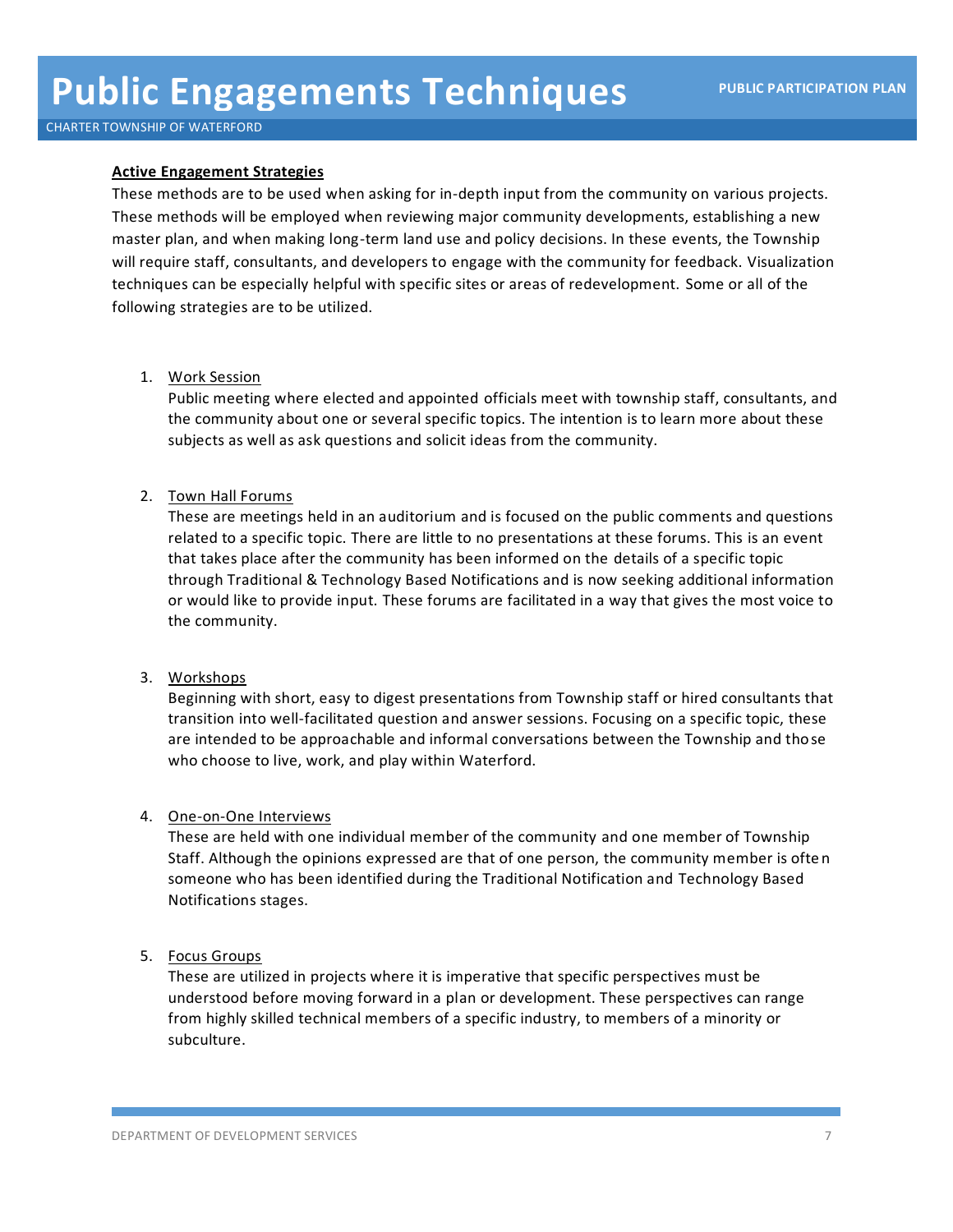With the adoption of this plan, it is the goal of the Township to be proactive in receiving input from the public with respect to long term planning and development. The matrix below is to visualize when these methods to solicit public participation are to be employed.

|                                                    | <b>Traditional</b> | <b>Technology Based</b> | <b>Active Engagement Strategies</b> |                  |           |                       |                     |
|----------------------------------------------------|--------------------|-------------------------|-------------------------------------|------------------|-----------|-----------------------|---------------------|
|                                                    |                    |                         | <b>Work Sessions</b>                | Town Hall Forums | Workshops | One-On-One Interviews | <b>Focus Groups</b> |
| <b>Board and Commission</b><br><b>Meetings</b>     |                    |                         |                                     |                  |           |                       |                     |
| <b>Master Plan</b>                                 |                    |                         |                                     |                  |           |                       |                     |
| <b>Minor Zoning Ordinance</b><br><b>Amendments</b> |                    |                         |                                     |                  |           |                       |                     |
| <b>Major Zoning Ordinance</b><br><b>Amendments</b> |                    |                         |                                     |                  |           |                       |                     |
| <b>Environmental Projects</b>                      |                    |                         |                                     |                  |           |                       |                     |
| <b>Public Infrastructure</b>                       |                    |                         |                                     |                  |           |                       |                     |
| <b>Transportation Planning</b>                     |                    |                         |                                     |                  |           |                       |                     |
| <b>Corridor Improvements</b>                       |                    |                         |                                     |                  |           |                       |                     |
| <b>Sub Area Plans</b>                              |                    |                         |                                     |                  |           |                       |                     |
| <b>Township Assistance</b><br>Programs             |                    |                         |                                     |                  |           |                       |                     |
| <b>Township Related Media</b><br>and Awards        |                    |                         |                                     |                  |           |                       |                     |
|                                                    |                    |                         |                                     |                  |           |                       |                     |
| Rare Situations<br>Sometimes                       | WATERFORD          |                         |                                     |                  |           |                       |                     |
| Always                                             |                    |                         |                                     |                  |           |                       |                     |
| Required                                           |                    |                         |                                     |                  |           |                       |                     |

It is expected that the strategies for outreach would vary based on issue; however, there is an expected level of consistency based on the reoccurrence of these topics every year. The Planning and Zoning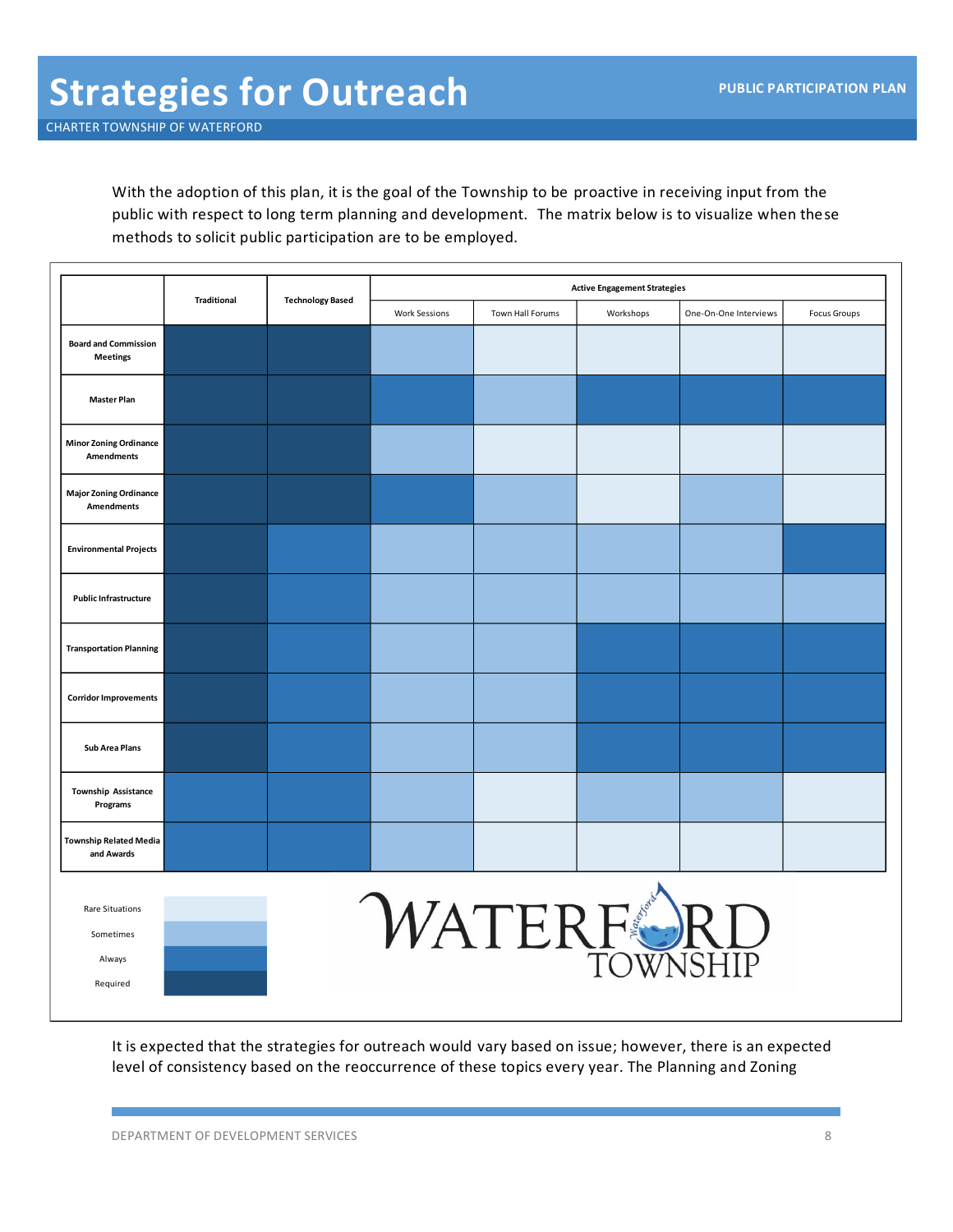# **Communication of Results**

CHARTER TOWNSHIP OF WATERFORD

Division is expecting to update and expand upon these frequencies when the Public Participation Plan is to be updated.

Beyond gathering input, this plan works to establish a systematic method to process this information and convey results to the public. The following are strategies used to communicate public participation results back to the community:

#### **Traditional Notifications**

- 1. *Waterford Insider monthly newsletter* All previous newsletters are archived [online.](https://www.waterfordmi.gov/list.aspx?PRVMSG=235)
- 2. *Announcements at Board of Trustee Meetings* Announcements at the start of all Board of Trustee meetings will be posted in both the agenda prior to all meetings and the minutes after all meetings.

#### **Technology Based Notifications**

1. *Paper and digital surveys*

Results of surveys will be tabulated and posted on the appropriate departments page on the Township website.

2. *Social Media*

Township wide social media is managed and monitored by the Township Supervisor's Office and will respond to planning and development related posts as needed.

#### **Active Engagement Strategies**

1. *Work Session*

Agendas, minutes, as well as recordings from all Work Sessions are posted on the Township [website.](https://waterfordmi.gov/AgendaCenter)

2. *Town Hall Forums*

All comments, questions, and answers produced from the Town Hall Form will be posted on the Township Website.

3. *Workshops*

A summary of the questions, answers, and general discussions will be posted on the Township website. Notes, photographs, and results of the meeting will be publicized throughout various Township Platforms.

*4. One-On-One Interviews*

Findings will be available at the Planning and Zoning Division upon request. Names and specific details will be kept confidential for the comfort and safety of the participant unless otherwise noted.

5. *Focus Groups* A summary of each different focus group for a specific subject will be grouped together and